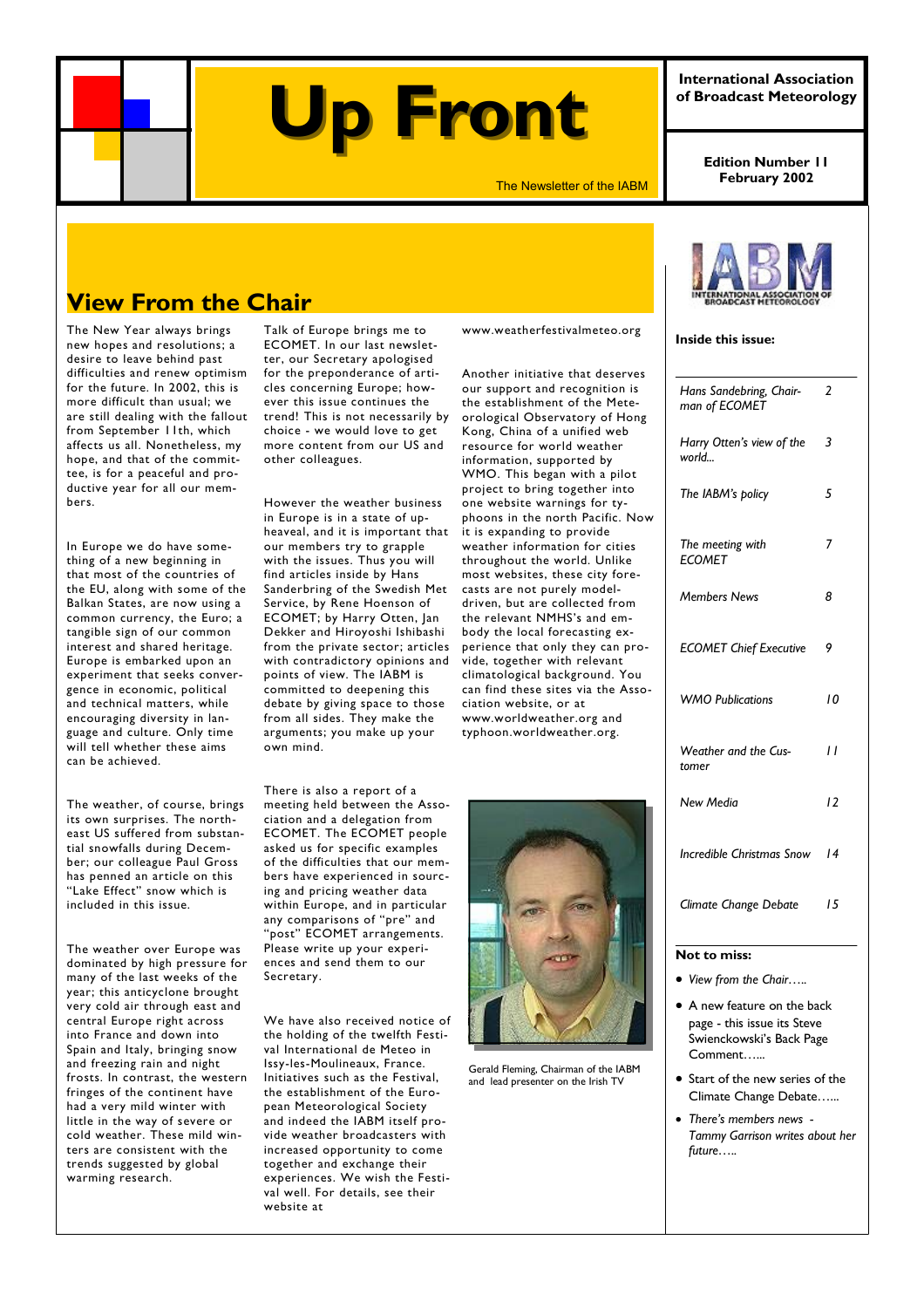## Page 2 and 2 and 2 and 2 and 2 and 2 and 2 and 2 and 2 and 2 and 2 and 2 and 2 and 2 and 2 and 2 and 2 and 2 and 2 and 2 and 2 and 2 and 2 and 2 and 2 and 2 and 2 and 2 and 2 and 2 and 2 and 2 and 2 and 2 and 2 and 2 and 2

**Some of the tasks carried out at present by NMHS's are unlikely to change in the foreseeable future; these tasks would be:** 

## **Responsibility for the Infrastructure; Commercial services and the co-operation with other governmental authorities**

#### **What is Infrastructure?**

Infrastructure covers the provision of general forecasts, warnings, and co-operation with civil protection authorities. It covers the maintenance of the observation network and of climate databases. Infrastructure includes the exchange of weather data within WMO, the responsibility for commercial undertakings under ECOMET regulations, and the distribution of weather data for research and education in accordance with Resolution 40 of WMO.

#### **Why commercial undertakings by NMHS's?**

The business concept suggests that ECOMET will develop from its present form, but will still guarantee a framework for the exchange of data and for free competition. The commercial parts of NMHS's will, more and more, come to be treated as other, private sector, Service Providers. This implies the creation of a distinct border between Infrastructure and Business within NMHS´s. One other "forecast" is that prices for weather data will become much lower than they are today.

There are a variety of models of operation regarding NMHS's and their commercial activities in different parts of the world. In the US and Japan, the NMHS is only responsibility for the Infrastructure - this arrangement is not without its problems. In European countries - except the Netherlands commercial activities form a part of the responsibility of the NMHS. In many countries the consequent income forms a substantial part of their turnover, and in almost all countries this is a growing part. In the rest of the world - mainly in Africa and Latin-America, but also in Singapore - NMHS`s have begun to act on the commercial market. SMHI has been active in sharing its experiences. New Zealand is a special case in that it has everything in a (government-owned) company.

The effects of external competition on European NMHS´s can already be seen. Prices for weather data and for "Value Added Services" have dropped. A wider range of products is now available than heretofore. Their is a better focus on the needs of users. The creation of more efficiency through the generation of a "business-culture" represents a benefit for the taxpayers.

#### **How is the development of the commercial sections of NMHS's in Europe likely to proceed over the next decade?**

A few NMHS's will only provide services in response to demands; these are likely to generate income to about 5-10% of their turnover. Some more will be proactive in search of business, but only in their own country; these are likely to generate income to about 20-30% of their turnover. A few European NMHS's will be very active on the European -and perhaps the global -market, generating income representing more than 50% of their turnover. Some NMHS's may co-operate with private companies or have subsidiaries.

#### **Development of the Private Sector**

There will probably be a few Europe-based globally acting companies, owned by US or Japanese parents. There will be one or two European companies doing business in several countries. There will probably be many small companies operating only in their own country or region.

#### **A vision for the future for European NMHS's.**

The NMHS's should aim to provide a useful resource for climate and environmental activities in Europe. There will be an increasing focus on user-needs. This will encompass the provision of services that help customers provide efficiency and security in their operations. NMHS's should aim to provide the best possible forecast on all time-scales. They need to develop effective production-process from observations to forecasts to end-users. They should operate to a high scientific level, and develop close co-operation with other researchers. They will need either to become integrated with or develop close co-operation with the sister disciplines of hydrology and oceanography.

What will the weather market be like in the future? Delivery will be based more and more on Internet technologies, encompassing WAP, 3G etc. There will tend to be fewer problems with the use of different languages. Forecasts for the energy and environment sectors will prove increasingly important; and there will be a need

*(Continued on page 3)* 



General, Swedish Meteorological and Hydrological Institute (SMHI); Chairman of Ecomet.

*"Both public and private sectors need to develop a deeper knowledge of the European market for weather forecasts and related products and services."* 



The scene of the crime!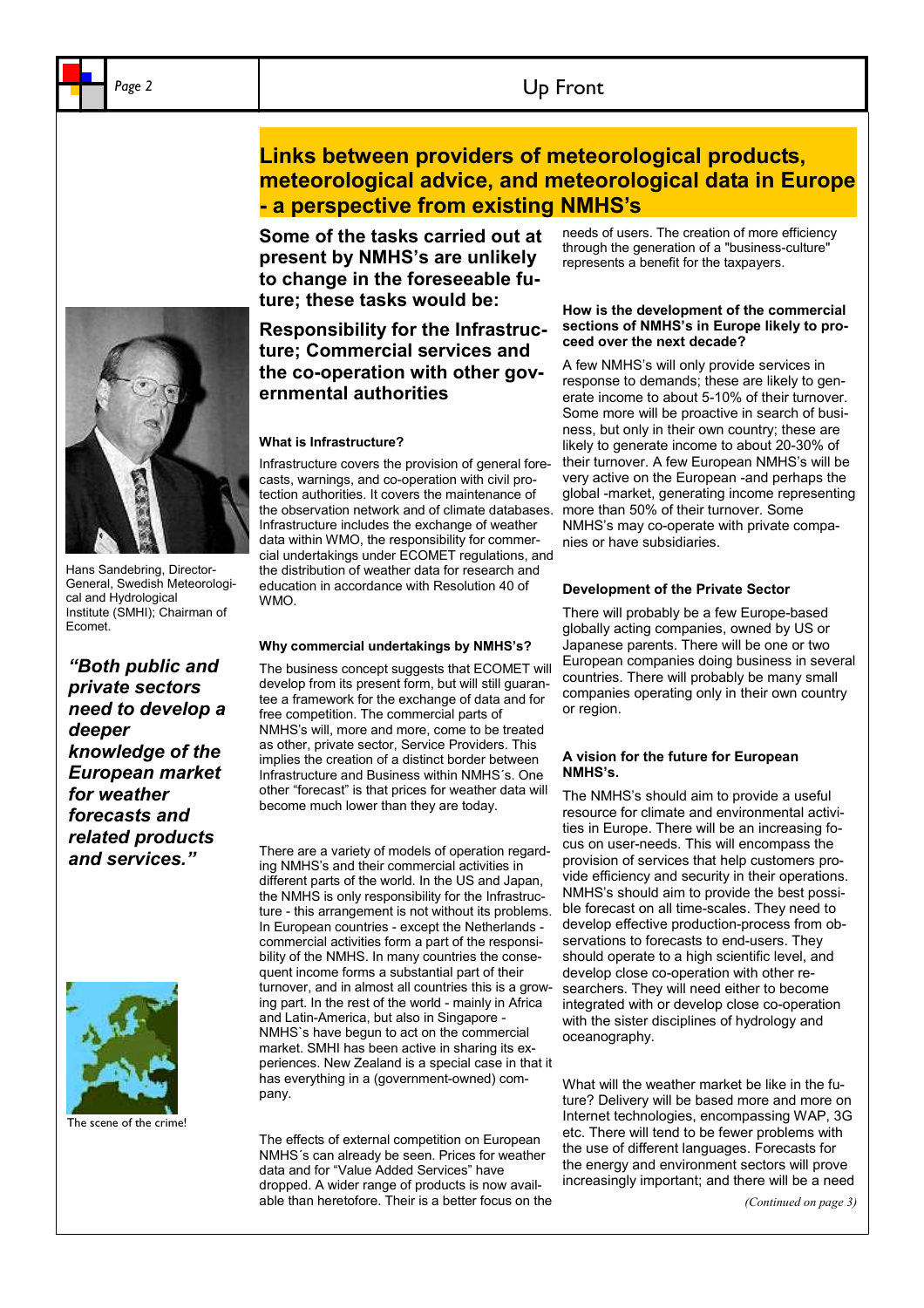## Edition Number 11

*Page 3* 

#### *(Continued from page 2)*

generally to add more value to the forecasts. There will be an increase in the number and range of free forecasts that are available, as we move towards a concept of "Weather-ondemand".

There are mutual problems that are shared between public and private sectors. The dissemination of consistent warnings is one such issue, while forecast quality concerns us all. Delivery of data is still a difficulty, as are complaints to Competition Authorities about alleged unfair practices. Both public and private sectors need to develop a deeper knowledge of the European market for weather forecasts and related products and services.

To finish, a wish-list for the future, in which we all must live and work together. There should be a mutual respect for the different tasks of the public and private sectors, and a constructive dialogue to address the difficulties which still divide us.

It's a real hot topic!

## **The Private Sector View**

Harry Otten, Founder and Director of Meteo Consult

Presentation for ECAM / EMS, September 2001.

Ladies and gentlemen, it is a pleasure for me to stand here in Budapest, a town I have come to like very much over the past couple of years. I'm here to represent one of the major weather companies in Europe though compared to some national weather services we are still small. In my talk I want to outline a short history of private weather services, the response to the private initiatives from the state services and the current situation. I want to show you where the market is now and where the chances are. Of course you will want to know from me how the future might look like and at the end of my talk I will also fly some ideas how we could turn meteorology into a more efficient science. I will be a bit strident at times to prevent you from falling asleep.

#### History

I want to start with a quote. "There is a feeling among many Weather Bureau employees that encouragement of private meteorology is incompatible with growth of the national weather service. This is not in accordance with the American philosophy of private enterprise and competition. We believe the progress of one is indissoluble bound to that of the other. This concept should be stressed at all levels." This quote was made by the Department of Commerce Advisory Committee on Weather Services in the year I was born: 1948.

The European version of this quote might run like this:

"There is a feeling among many employees of national weather services that encouragement of private meteorology is incompatible with the

growth or even maintaining their much too large service and their importance. This is in accordance with short sighted views of governments and the European Commission. Despite and much in contrary to the basis of the EU, the Treaty of Rome, they therefore founded an institution called ECOMET that has as one and only task to make life of the private sector as difficult as possible".

Talking about the European Commission, I would like to say that I'm very disappointed that the EU representative did not come to this conference, and apparently without valid reason. It shows the disdain of the EU with respect to meteorology and I would like to suggest that the President of EMS, Rene Morin send a letter to the EU expressing the great disappointment of the participants in this conference that no representative showed up.

Where have the different views I just expressed taken us? I can show it simply in the numbers: the private meteorology sector in the United States has grown into a \$500M sector whereas the private sector in Europe is not much larger than \$30M. This may be partly due to the fact that the private sector in the USA emerged 20-25 before that in Europe but it does not account for all of the difference.

A report by PIRA commissioned by the European Commission's Directorate General on Information Society gave numbers on the total turnover reached with public sector information. With public sector information I mean data that has been paid already by you and me through the tax system. Free available data leads to enormous markets. In the European community the present an- *(Continued on page 4)* 

*"the private meteorology sector in the United States has grown to \$500M whereas the private sector in Europe is not much larger than \$30M. "* 



Harry Otten, Founder and Director of Meteo Consult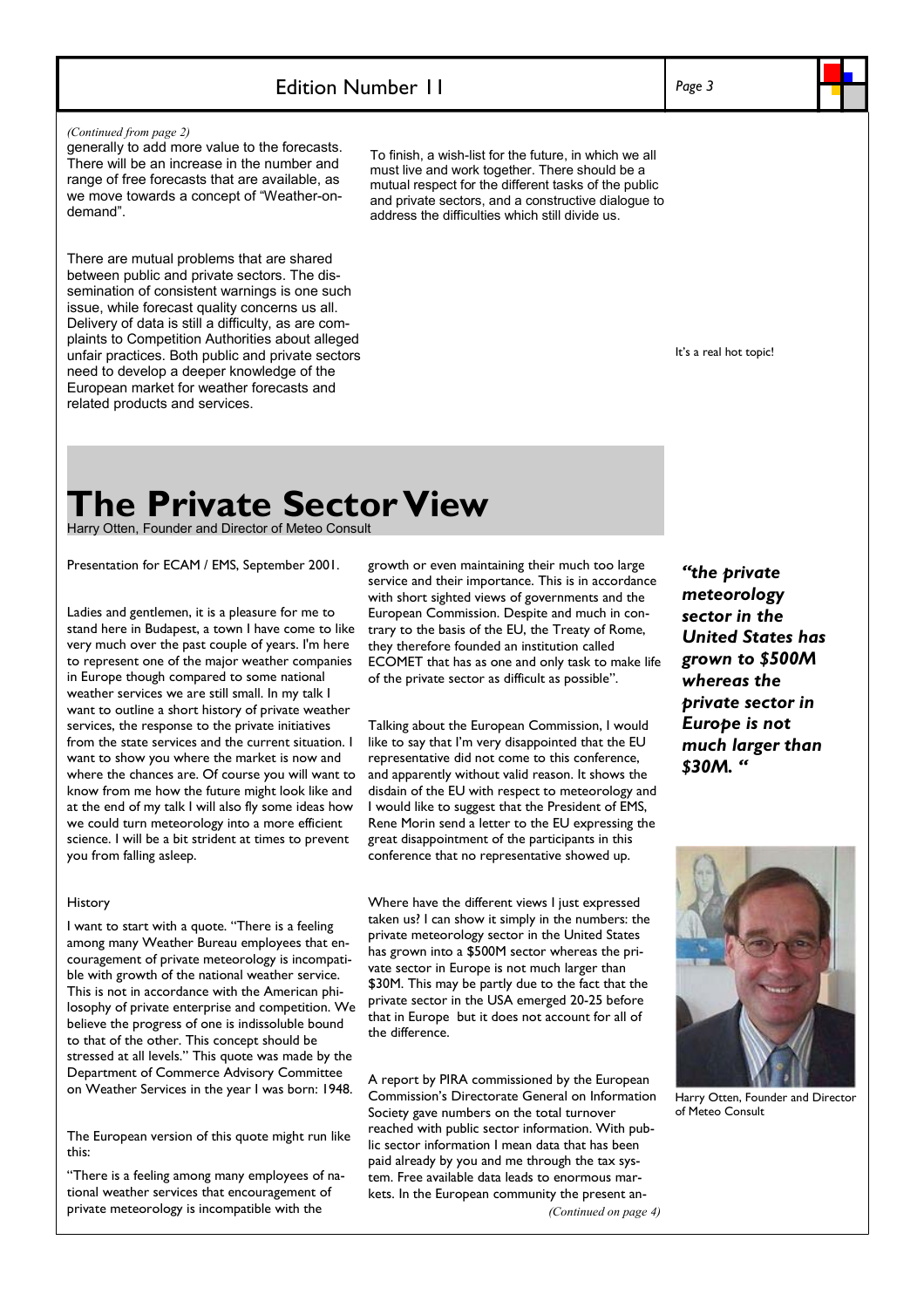## Page 4 **Up Front**

#### *(Continued from page 3)*

nual turnover with public sector information is approximately 68 billion Euro whereas this market in the United States is around 750 billion Euro (slide). The difference may account for the substantial difference in the number of jobless people at both sides of the Ocean. Substantial number of jobs could be generated when, like in the US, public sector information is more freely available.



Free pictures for all?

*"It is my strong belief that the next generation of Meteosat satellites should not be encrypted and that the current encryption should end as rapidly as possible "* 



**Meteosat** 

Despite almost everything the private meteorology sector has emerged in Europe as well and is growing. Meteo Consult has offices now in the Netherlands, the UK, Belgium, Germany, Spain and the United States employing all in total some 135 persons. From within some National Met. Services we hear doubts about the quality of the services we provide and that we are just repackaging the data we obtain from the observational networks and the computer models. Are national weather services better because they have such greater budgets and data available to them or can the private sector compete with them? Let me just give you two examples. In the Netherlands the private sector is responsible for Winter Road Maintenance. The winter of 2000-2001 was one with quite a number of days with ice and snow. Forecasts and warnings by the private sector resulted in a minimal number of fatal accidents. In the entire winter 17 people were killed in fatal accidents due to slippery roads. In the same period the numbers of deaths in Germany was 400. Another example comes from a company that is active in Weather Derivatives. By the way a market that in 2000 had a contract value of 7.3 billion \$ in the USA compared to 120M in Europe. Our forecasts for a large number of locations in Europe were compared to those of the UK Met.Office and to those available from the BBC and these were the results (slide). More or less on the longer term we are about two days better than the Met. Office. We recently found out that our ideas of interactive meteorological databases that we have operational in our offices are about five years ahead of the national weather service implementations.

What is the big difference between the public and the private sector? Many people have asked me this over the past years. Is our quality better? Yes, but not always. Are we faster to respond? In most cases yes. Do we listen better to our customers? Yes, almost always. But I can define the big difference in five words: we work with real money. Or to say it differently: even yesterday I was told that we are just taken the raisins out of the bread. The amazing thing is that even if we did so, the number of raisins in the bread of the public sector would not change. The private sector opened up completely new markets and we do our fair share

of research. For instance: MOS development, models for Winter Road Maintenance and Traffic Management, radiation forecasts for greenhouses as you can see in a poster presentation and interactive graphical meteorological databases. We spend at least 10% of our budget in research and development.

#### The point I very strongly want to make in this presentation is that the private sector offers services that are at least comparable in quality to those of the national weather services so quality is not an issue. This calls for a much more liberal data policy in Europe. States should not compete with their citizens and instead of trying to get money from the private sector directly, the revenue should come from the increased payments in taxes and social security. In my view the private sector in Europe could grow to a 200M Euro business in the next five to ten years. This will yield some 100M Euro in taxes and social security payments. Compared to the direct payment to ECOMET this is a large multiple.

Fortunately there is light at the horizon. In a number of countries the philosophy about the availability of data is changing rapidly. The Netherlands has the intention to declare all of its meteorological data WMO essential shortly. This means that all data is available to everybody at just the cost of dissemination and can be multiplied freely. In the UK synoptic data was declared WMO essential from January 2001. In Finland after a shameful period of tampering with data, the government will put the commercial department away from the National Weather Service in a split up. A logical step there would be to declare all data WMO essential. In Sweden the State is investigating the position of SMHI. It might well lead to the conclusion that there should be more room for competition and that data should be free. In Germany the new law on the weather service is not working and an evaluation might lead to completely different conclusions and even in France there is some movement towards a more liberalised data policy. Ultimately WMO 40 should be turned into a resolution declaring all meteorological data free. We should eclipse ECOMET as rapidly as possible and we will be rewarded by beautiful phenomena. It is my strong belief that the next generation of Meteosat satellites should not be encrypted and that the current encryption should end as rapidly as possible. The costs to do this are far larger than the direct revenues from it and business would grow so much faster without encryption.

With this in mind I expect the private sector to grow considerably though it may take quite a *(Continued on page 5)*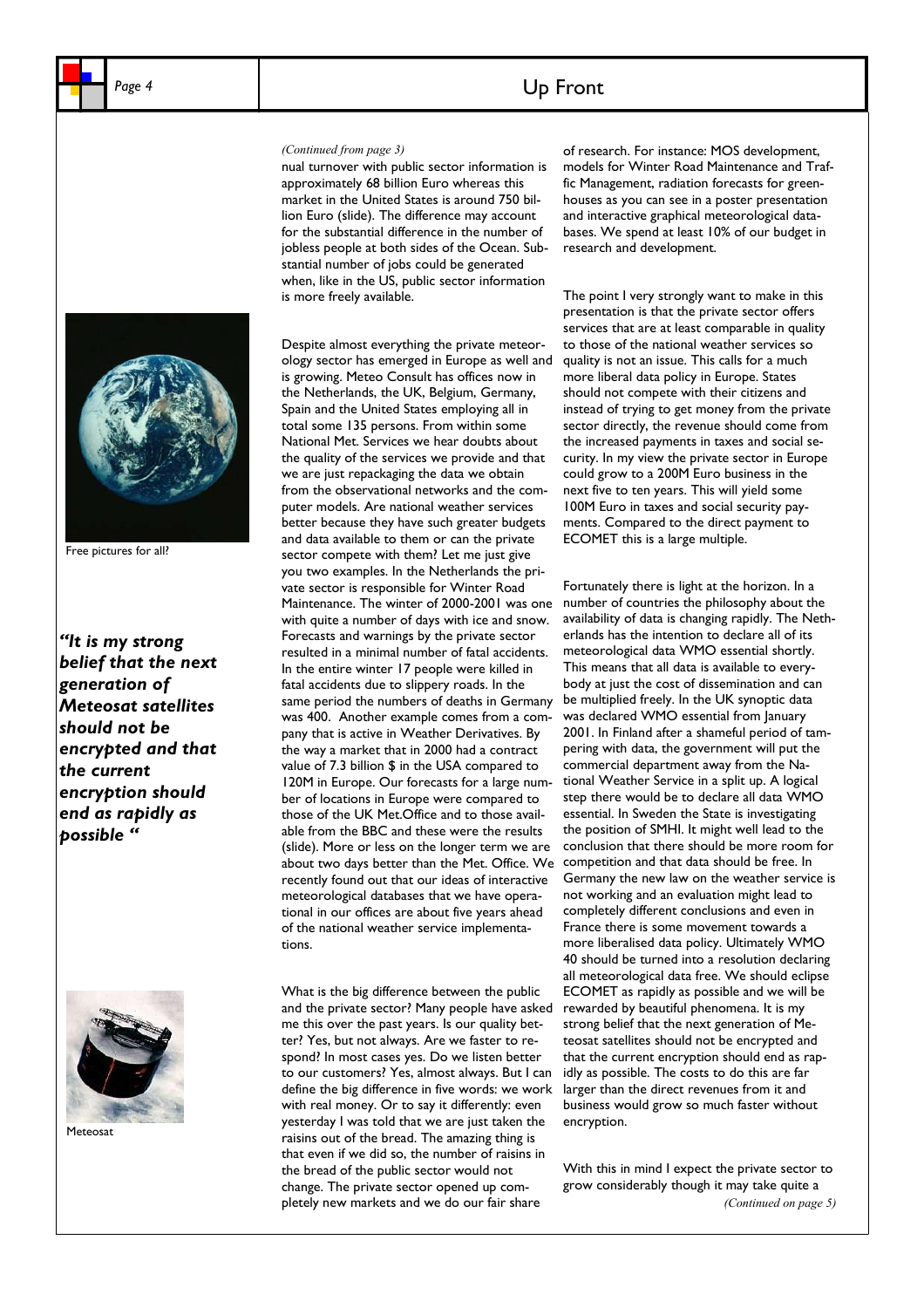## Edition Number 11

#### *(Continued from page 4)*

while to reach USA levels. We are very grateful to our American counterparts, the National Weather Service and the private sector to lead the discussion in Europe in a favourable direction. We sincerely hope that the European Meteorological Society will play a leading role in the European environment. The seniority of most of its leading members might play an important role. The private sector wants an excellent relation with the National Met. Offices. Each in our own role we can bring meteorology so much further to the benefit of all people paying for meteorological data through taxes.

I would like to conclude with some ideas for the future of meteorology. My background is in nuclear physics and the scene there is so much faster than in meteorology. New articles and ideas appear on the web the day they have emerged. In meteorology it normally takes more than a year before new ideas come into print. The EMS could help to organise a web environment for the exchange of scientific ideas and papers. I also see a much more active role for the World Meteorological Organisation. Many countries have different practises for coding their data. WMO should see it as one of its important tasks to make decoding programs available that can handle all the different formats used in the entire world. It would have great value for all organisations active in meteorology. And ECMWF: a splendid initiative that needs to go beyond its current borders. ECMWF should not only be a centre for medium and long range weather forecasts but also for the very short term. The

centre has the computers and the knowledge to be a centre of excellence for short-term forecasts as well.

In the end it is our goal to find the ideal public private partnership. We can than serve the entire community so much better and take meteorology to a much higher level. Rene Morin, with the EMS you have taken an excellent initiative to bring all these people together in this conference. I hope that many conferences are to follow in our common goal of achieving excellence in meteorology. Thank you for your attention!

Wageningen, September 2001 Harry Otten



The pressure can only rise!

*"Weather broadcasting is essentially about the transmission of information information that can be detailed and complex at times; information which contributes to the efficient and economic conduct of society"* 

## ….and what is the view of the Association?

#### **The IABM and ECOMET**

The world of Meteorology encompasses many different activities; observing, forecasting, research, Climatology, and so on. For the great majority of the ordinary people, though, the world of Meteorology means only one thing; the weather forecast on radio and television. The weather broadcast is the main point of contact between meteorology and the outside world. How the populace - and those who are the decision-makers in society - view our science will be greatly influenced by what they see on the small screen and hear on their car radios. It is important for the overall good of meteorology - if for no other reason - that weather broadcasting be conducted to the highest possible standards. Anything less will reflect poorly on our chosen field of endeavour.

What makes a good weather broadcast? Opinions, of course, will vary from country to country, from culture to culture, and even from person to person. Weather broadcasting is

essentially about the transmission of information - information that can be detailed and complex at times; information which contributes to the efficient and economic conduct of society; information that is needed for the protection of life and property when the elements turn really nasty. Good weather broadcasting, then, is built on two foundations; quality of information and quality of presentation.

Historically, the problems of weather forecasting have revolved around the efficient collection of vast amounts of weather data; the organisation of this data into a coherent synoptic view of the atmosphere; the preparation of maps and charts showing the likely evolution of the atmosphere over time, and then the interpretation of this evolution into the details of the expected weather at a specific location.

The weather broadcaster needs to be able to talk about the weather with authority and credibility. To do this, they do not need to involve themselves in all the steps of weather

*(Continued on page 6)* 



Serving the business of broadcasting meteorology to the public.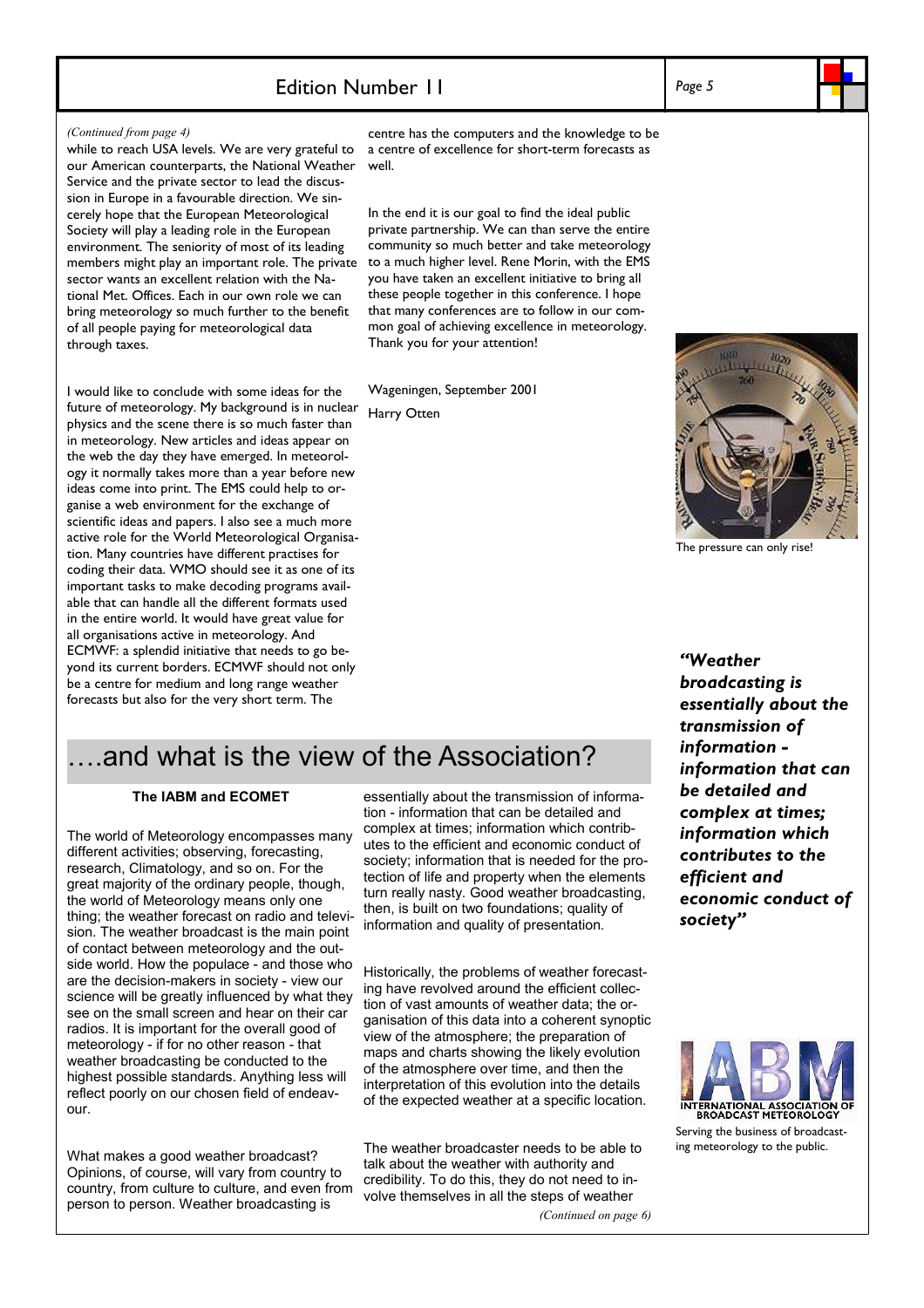## Page 6 **b 1 Up Front**

#### *(Continued from page 5)*

forecasting, but they do need an understanding of why the forecast is evolving in a particular direction. They need this both to explain properly the upcoming changes in the weather (one cannot explain what one does not understand) and also to correctly interpret the developing weather, as seen in observations and in radar and satellite imagery, in the context of the overall forecast.



Vice Chairman Dieter Walch at a recent committee meeting debating

the policy.

Only by having weather broadcasters who are meteorologically trained and who have access to a continuous supply of weather observational data can the highest levels of weather broadcasting be achieved. Broadcasts which are badly presented, or which are simply out of date, reflect badly upon the meteorological community as a whole.

It is the belief of the IABM that current ECOMET pricing structures militate against good weather broadcasting, and act against the long-term interests of European meteorology in general and European NMHS's in particular.

*"It is the belief of the IABM that current ECOMET pricing structures militate against good weather broadcasting…."* 



Tomas Molina, who met with ECOMET

Before explaining why we hold this belief, we would like to make a few general points. We do not have a difficulty with the concept that some income should flow from broadcasting to support the meteorological infrastructure. We are, however, aware that developments within broadcasting - specifically the development of digital broadcasting and the proliferation of television channels - is putting enormous pressure on broadcasters to produce more content for less revenue. The costs of broadcast content are being driven relentlessly down.

We would like also to emphasise that we do not see this as being primarily a public versus private sector issue. There are many NMHS's in Europe which are active in the field of broadcasting. Most, if not all, of them want to retain a presence in this market, but this will only be possible if they can produce a keenlypriced package for their broadcasters. The ECOMET pricing structures make this very difficult.

If a broadcaster wishes to produce a weather forecast of high quality, the first thing they will need to do is to engage the services of a meteorologist or an experienced forecaster. They may employ this person directly, or they may have a secondment arrangement with an NMHS or a private sector weather supplier. This person may go on screen directly, or may work in the background briefing, and preparing material for, a non-met presenter.

The key point here is that there is a substantial cost to the broadcaster in employing someone with this skill and experience. Contrary to popular belief, presenters chosen purely on the basis of their appearance or presentational ability are frequently not well paid. There is a large supply of such persons, and limited demand. They tend to be young, without dependants and therefore willing to work for lower pay than an experienced professional. A broadcaster who employs an experienced meteorologist is already making a significant investment in quality.

A meteorologist or forecaster, however experienced, cannot work without information; the broadcaster now must make a second investment and acquire a stream of weather data with which the meteorologist can work. It is the cost of this data in Europe which is the nub of the problem. The pricing structures of ECOMET put a high value on raw data and a (relatively) low value on end products. The broadcaster who wishes to invest resources in quality weather broadcasting is penalised by these pricing arrangements. It is simply cheaper for a broadcaster to buy in a forecast product and employ eye candy to present it. With the pressure on content costs this will soon be the only affordable option for European broadcasters. Authoritative weather broadcasting will simply disappear from European television screens.

There is another aspect of this situation that deserves consideration. The free availability of weather data in the US has spawned a vigorous private sector there dedicated to the provision of weather forecast packages for broadcasting. This is a mature market, with strong and well-resourced companies. These companies have been handed a competitive advantage by ECOMET in that they can supply turn-key packages of graphics and model data to European broadcasters at a substantial discount to the costs that must be charged by those who base their services on European products. In order to compete, European weather companies are now integrating US data into their packages and services. We may yet get to a stage where the output from ECMWF, HirLam, Arpége, UKLam, Aladin etc simply disappear from the television weather broadcast, to be replaced by products based on the AVN or the MRF.

We in the IABM are aware that many European NMHS's have, in recent years, been forced to put considerable effort in findings creative ways "around" the ECOMET regulations in order to continue to supply weather

*(Continued on page 7)*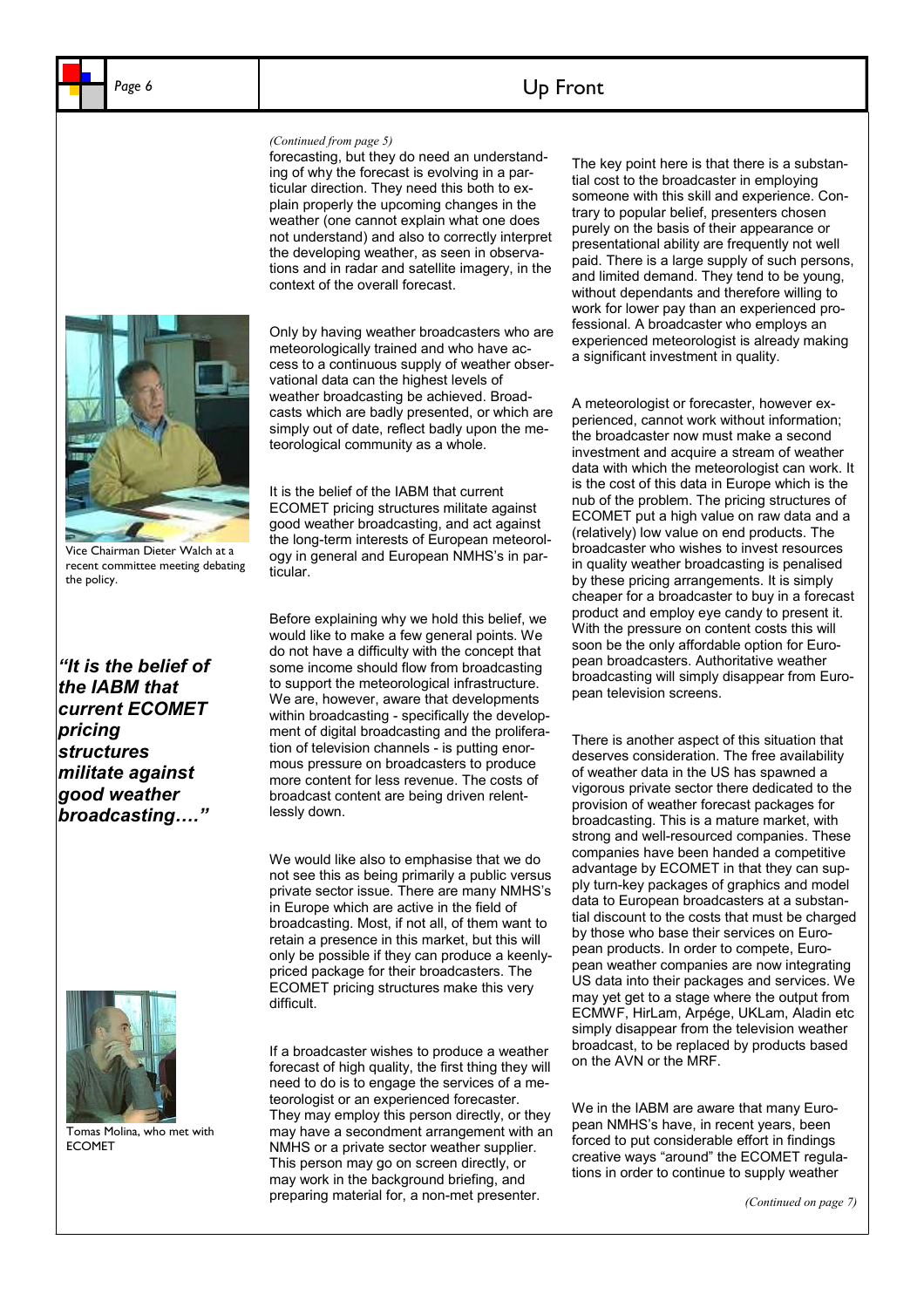### Edition Number 11

*Page 7* 



#### *(Continued from page 6)*

information to broadcasters. That this should happen is in itself an indication that there are severe problems in this area. One of the reasons that NMHS's want to retain broadcast clients is that it provides them with visibility to the public and to the decision makers. Indeed such visibility through broadcasting is strongly encouraged through WMO as a capacitybuilding measure for all NMHS's. It is curious, however, that no monetary value is put on this exposure when contracts between broadcasters and NMHS's (or private-sector companies) are being worked out. If it is important to NMHS's to retain visibility, then a value needs to be put on this exposure, and this amount explicitly accounted for in contracts with broadcasters.

The IABM understands that ECOMET was established out of the necessity to regulate the tively support quality weather broadcasting in European market in weather data and the rela- Europe, and it needs to do this now. tionships between European Met Services, and to bring these into line with EU competition law. However, the effects of ECOMET

rules and pricing structures on broadcasting have been to create many difficulties between NMHS's and broadcasters in Europe, who are being forced to look to other suppliers for their weather data. This situation is worsening as broadcasters grapple with the need to produce ever more content with ever more limited resources.

The IABM strongly supports the public service role of NMHS's, its members want to work with NMHS's to help deliver their forecast and warnings services to the public. ECOMET policies have made this work more difficult, and have put severe pressure on longestablished relationships that have existed between NMHS's and the media for many years. ECOMET needs to re-evaluate its role in, and impact upon, broadcast meteorology. ECOMET needs to examine how it can ac-

Board of the IABM

## …….and then there was a meeting between the IABM and ECOMET

**Report of a meeting between representatives of IABM and ECOMET, Brussels** 

**November 29th 2001** 

Representing IABM Gerald Fleming

Tomas Molina

Representing ECOMET Hans Sanderbring, (Chairman, Sweden) Rene Hoenson (Director) Alex Rubli (Switzerland) Dave Shaw (UK)

As this meeting was informal in nature it is appropriate to give just a general overview of the discussions, which of necessity are just our own impressions and have not been agreed as a joint record.

At the outset of the meeting, the IABM representatives presented the ECOMET delegation with copies of the position paper as agreed by the IABM committee at the committee meeting of November 24th. IABM discussed the difficulties that its members faced in getting access to good quality European weather data, with which to assess the developing weather and prepare forecasts for broadcasting. They emphasised that weather broadcasting was the "shop window" of the meteorological community and that it did no favours to anybody in that community - from the public or private sector - for weather broadcasting not to be as good and as accurate as possible.

ECOMET questioned the IABM representatives regarding their constituent members; pointed out that IABM accepted as members individuals who were not qualified meteorologists, and that among IABM members there may be those who were not interested in quality weather broadcasting. IABM countered by stating that the aim of the organisation was to raise the standards in weather broadcasting; we know that people come into this business from both the journalistic and meteorological traditions, but we need to help all of them to do their work as well as possible. To that end, the IABM representatives explained the initiative in certification that was currently under discussion; pointed to the involvement of IABM members in WMO training programmes, and also to the joint organisation of the WMO50 seminars in Geneva in



Committee Member Phillipe Jeanneret tells of data problems in Switzerland.

*"weather broadcasting is the "shop window" of the meteorological community it does no favours to anybody in that community - from the public or private sector - for weather broadcasting not to be as good and as accurate as possible"*



The logo of the organisation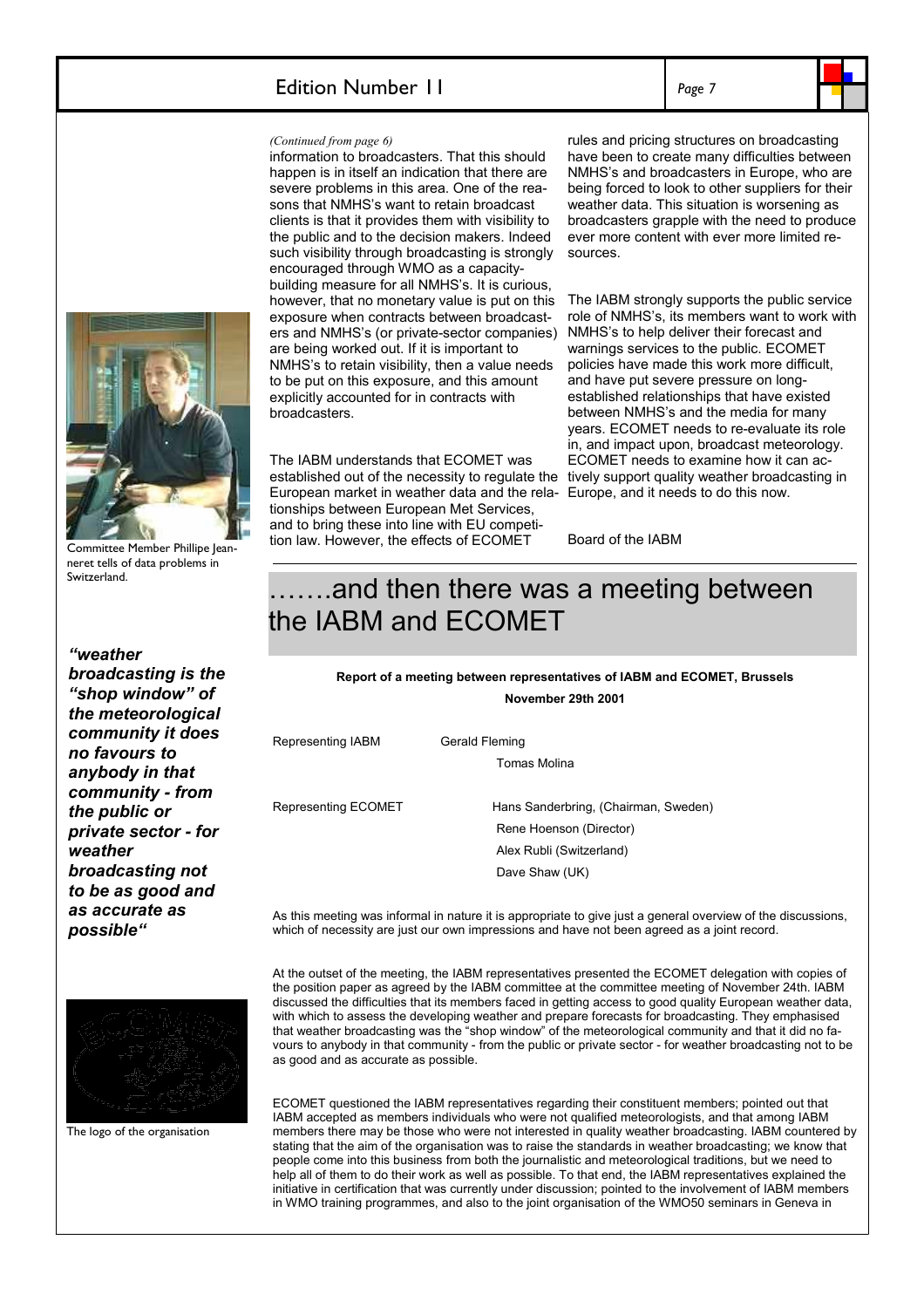## Page 8 **Up Front**

March 2000.



The WMO will in the end have to find a solution.

*"ECOMET claimed that its members were under instruction from their governments to recover a proportion of infrastructural costs from users"*



Was the meeting icy?

ECOMET claimed that its members were under instruction from their governments to recover a proportion of infrastructural costs from users; that the aim was to recover just 3% of costs, and that as the user base grew the cost to each individual user would fall significantly. They pointed out that data costs in Europe had already decreased substantially since the establishment of ECOMET, while extra data had been declared essential and put into the free public domain. It was pointed out that some countries, such as Sweden, had a long tradition of broadcasters paying the NMHS for weather broadcasts, and in these scenarios the introduction of ECOMET-regulated tariffs had not resulted in any difficulties. It was suggested that the greater difficulties arose in countries where the provision of services to broadcasting had historically been costfree. The IABM representatives responded by noting that official European weather data was still not affordable to many broadcasters, who were forced to go to service providers outside Europe or in some cases to set up their own weather observing networks.

There was some discussion on whether broadcasting constituted a commercial enterprise, or whether it had other dimensions above and beyond the purely commercial. The IABM representatives pointed out that the NMHS did have a responsibility to communicate the forecast message; that the media acted as its partner in doing this, and that there were considerations of service to the public that had to be taken into account. It was our impression that this point was registered as valid. Pursuing this point, IABM representatives argued that the forecast on radio or television helped to give visibility to NMHS's; that there was a value in this visibility and that this value should be repre-

*(Continued from page 7)* sented monetarily in the contracts between NMHS's and broadcasters. It was noted that there was nothing in the ECOMET regulations to prevent this.

> The ECOMET representatives went to great lengths to argue that they were not a "cartel"; that they did not set prices, but that they merely existed to regulate and oversee competition between NMHS's themselves and also between public and private sector organisations. As evidence to this point they said that the price of one synoptic observation, for example, varied from country to country by a considerable amount; at least a factor of two in some instances. They did not try to argue that there were no problems, but that ECOMET was not the appropriate forum to discuss such difficulties, as it had no power to regulate pricing. The IABM team pointed out that there were still fixed prices for synoptic data; that it was not real competition when synoptic observations from one country cost less than from another, as it was not possible to substitute one for another. As there was effectively only one supplier for synoptic observations in each country, there were no market forces to moderate price and service in any real sense.

> There followed some discussion as to what was the best forum for such a discussion; the option of using a meeting of WMO Region 6 (Europe) was suggested, as was a meeting with the Informal Conference of Western European Directors (ICWED) and its Central European counterpart, ICCED. Following some consideration, it seemed that the Region 6 meeting might be too formal in its structure, and that a meeting with a sub-group from ICWED would present the best opportunity for advancement. Mr Sanderbring undertook to make soundings within ICWED and to come back with more concrete proposals for such a meeting. While welcoming the decision to meet with ICWED representatives, the IABM re-iterated its request to

## **MEMBERS NEWS**

After 21 years in broadcast meteorology, our own member of the IABM Board of Directors, Tammy Garrison has decided to shift her career in another direction.

In September 2001, Garrison left WDRB-TV in Louisville, KY., after 12 years of service*. "I am taking a year off of work, which is much deserved, and in that time I want to begin pointing my career toward teaching broadcast meteorology at the collegiate level. I also will likely do fill-in broadcast weather for local stations, but do not want a chief meteorology position. I fully intend to maintain my professional ties and uphold my professional responsibilities."* 

After nearly 8 years of answering weather questions in Kentucky's largest newspaper, Garrison also stepped down from writing her column in The Courier-Journal. *"I had become unchallenged and even bored with my professional career. It and I needed shaking up so my husband and I are making sweeping changes,"* says Garrison. Raising and showing her much loved quarter horses is consuming much of Garrison's time right now, along with another project.

She and her husband, Dr. Terry Likes, are building a home in Bowling Green, KY., where Terry has been teaching broadcasting for 14 years at Western Kentucky University. Their new home should be ready for them in March. If you want to email Tammy her new address is magnoliaqh@hotmail.com.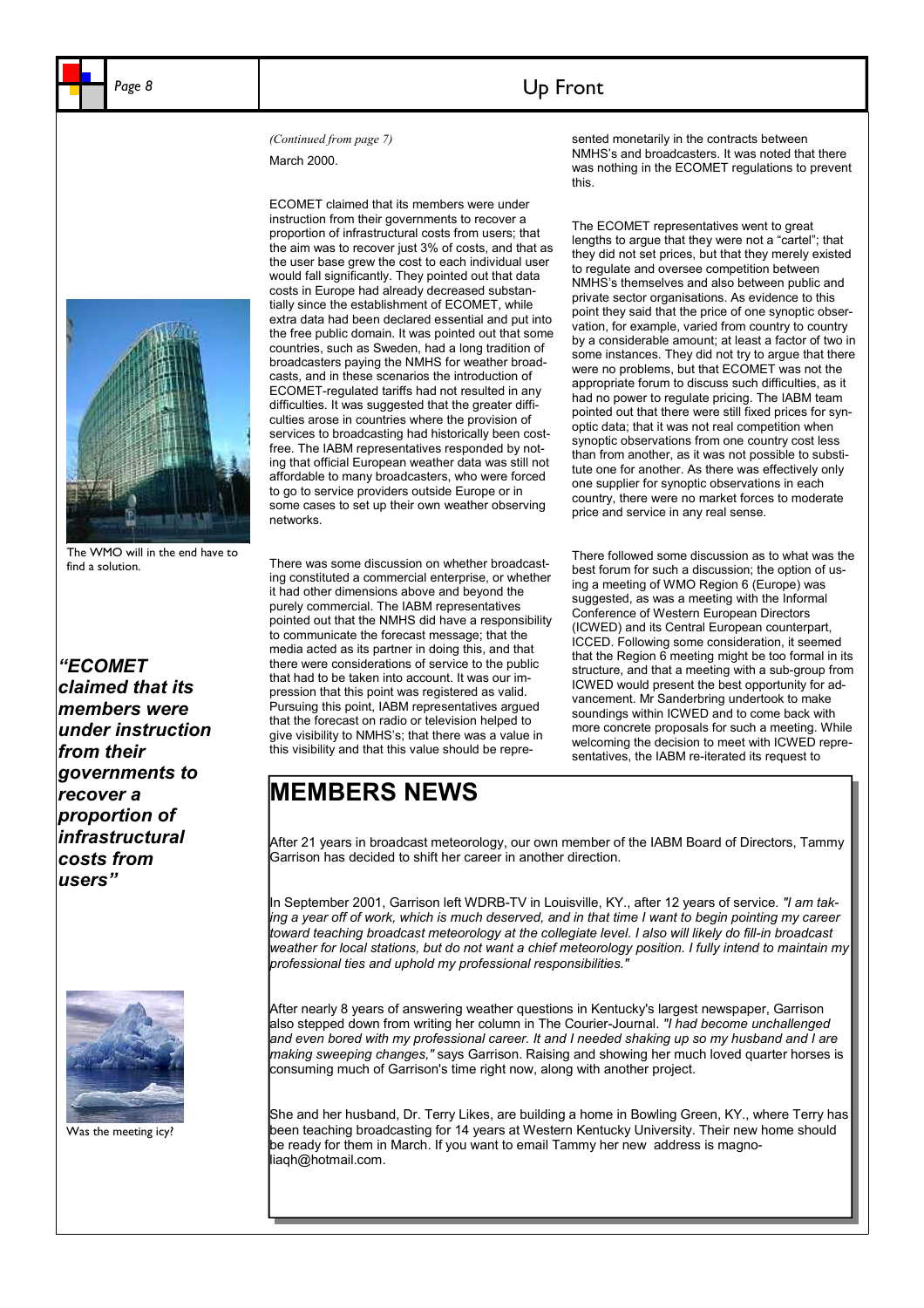*Page 9* 

## Rene Hoenson, Chief Executive, ECOMET

from a talk given at ECAM/EMS in Budapest, September 2001.

What is ECOMET? It is defined as an Economic Interest Grouping of NMHS's, and it has been established under Belgian law with a headquarters in Brussels. It was founded in 1995, and has been approved by DGIV, the Directorate for Competition of the European Union.

ECOMET has at present 20 members; these differ greatly in respect to size, structure of funding, financial and accounting systems, legal status, and degree of commercial activity. A number of the NMHS's in east and south-east Europe have indicated an interest in joining the organisation.

Why was ECOMET founded? It was an attempt to respond to a number of developments which were going to affect the commercial activities of NMHS's in one way or another. These developments can be divided into three categories:

- 1. Developments of the market
- 2. Legislation of the European Union

3. Resolution 40 passed at the Twelfth Congress of WMO.

Development of the market:

After a slow start the 1990's saw the rapid expansion of a private sector in meteorology within Europe, and a consequent development the free exchange of data and products beof a mixed private sector / public sector market tween members in accordance with WMO throughout the continent. There was now competition between NMHS's and the private sector, and indeed the beginnings of competition between NMHS's themselves as they began to look beyond their own national borders for commercial business. Underpinning all this was the threat of the loss of the free exchange of data and products between NMHS's, a fundamental part of the infrastructure of meteorology.

Legislation of the European Union

The EU has developed a considerable body of legislation to regulate equal competition in the marketplace. Among these are Article 81 of the European Community Treaty, which prohibits unfair competition in the areas of price fixing, concerted action and market sharing, and Article 82, which deals with the abuse of a dominant position through discriminatory ac-

tions. The establishment of a Single European Market ended the traditional agreement between NMHS's whereby they had limited their commercial activities to their own national territories only.

The concept of a level playing field, whereby private and public sector could compete on an equal footing, imposes obligations on each and every NMHS. Among these are the obligation to make available to the private sector all data and products which are used commercially; the requirement to ensure no crosssubsidy from core to commercial activity, the need for NMHS's to include in their commercial pricing all direct and indirect costs of production and delivery, including ECOMET tariffs, and the need for separate and transparent accounting systems to be maintained and audited.

Implications of WMO Resolution 40:

Resolution 40 recognises the need for the free and unrestricted exchange between WMO members of data sets essential for the safety of life and property. It calls for the free provision of data and products needed for pure scientific research, and for education. It recognises the commercial value of "additional data and products" and allows conditions to be attached to these.

The objectives of ECOMET are to preserve Resolution 40; to help members to maintain and improve their infrastructure; to expand the availability of weather information within the ECOMET territory; to increase the use and improve the distribution of data, products and services of its members; and to create the conditions whereby members could develop and improve their commercial activities.

In trying to enhance the economic interest of NMHS's while recognising and protecting the role of the private sector, a balance must be struck. This balance is between obtaining a reasonable contribution to the meteorological infrastructure from commercial services, while ensuring fair prices for meteorological information.

The achievements of ECOMET.

*(Continued on page 10)* 

*"The objectives of ECOMET are to preserve the free exchange of data and products between members in accordance with WMO Resolution 40"*



A flag of convenience?



**ECOMET**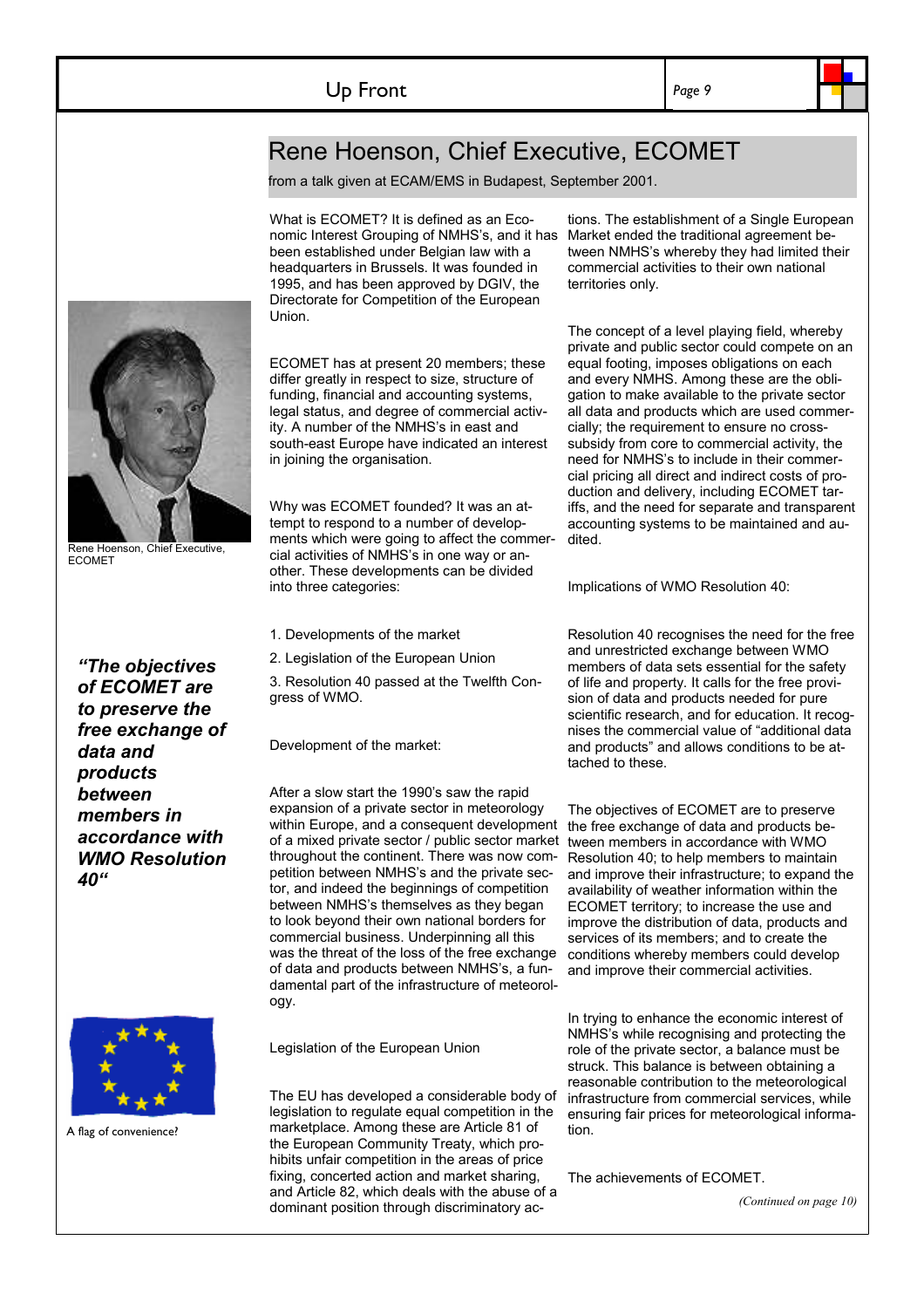## Page 10 **Up Front**

The achievements of the organisation in its six years of existence can be listed as follows:

- The continuation of the unrestricted exchange of WMO data and products
- the creation of a level playing field
- guaranteed access to data and products; one-stop shopping
- a fixed catalogue and related tariffs
- increased market potential
- improved customer choice and standards of service
- reduced costs of the meteorological infrastructure.

*"The prices for synoptic data have decreased on average by 15% in the past six years, while the average price of an NWP unit has decreased by 20%."*

There has been some recent activity at EU level relating to Public Sector information and access to environmental data. A Green Paper (discussion document) on Public Sector information was published in 1999. There was a public hearing to collect the comments of interested sectors. This was followed by a report on the commercial exploitation of Europe's Public Sector information. The process culminated in European Council Decision 2001/48/EC of December 22nd 2000. This decision was to adopt a community programme to stimulate the development and use of European digital content on the global networks and to promote linguistic diversity in the information society.

A number of principles underlie the EU approach to the greater dissemination and exploitation of Public Sector information. Among these are the need to respect the intellectual property and labelling of works as preconditions for the increased distribution and exploitation of digital content on global networks. Access to information originating from the

*(Continued from page 9)* public sector must respect the particular obligations of public authorities. The use of public sector information should respect provisions set by member states on the intellectual property rights of digitised material.

> In relation to the access to information on the environment, there was a Council directive in 1990 (90/313 EEC) and a Council decision in 1997 (97/C 282/04).

> In terms of the evolution of the European private meteorological sector, there has been a substantial growth during the years of ECOMET's existence. The number of service providers has grown from 18 to 45. The estimated turnover has jumped from €7m to €29m. The numbers employed have risen from approximately 100 to 400. There has been a year-on-year growth in ECOMET transactions; these totalled €2.5m in the year 2000.

The prices for synoptic data have decreased on average by 15% in the past six years, while the average price of an NWP unit has decreased by 20%. There has also been an increase in the volume of "essential data" made freely available to all.

In summary, ECOMET has achieved many of its objectives. It has guaranteed the free exchange of data and products between WMO members. It has created equal conditions for all commercial operators in the ECOMET territory, in compliance with EU legislation. It has facilitated the availability of meteorological information, and it has seen an increase in the meteorological market of a factor of at least four.

It is worth asking - what would happen if ECOMET ceased to exist? The disappearance of NMHS's from the public media and from the meteorological market would repre-

## New publications from WMO for broadcasters

The Public Weather Services (PWS) division of WMO has recently published three separate but related guides which deal with different aspects of weather and the media. These are short, readable documents written by experienced broadcasters whic aim to provide reference material and guidelines for all those who come into the world of weather broadcasting.

"Guidelines on graphical presentation of PWS products" is well-illustrated and gives an overview of graphical techniques in both television and the print media. "Guidelines on Weather on the Internet and other New Technologies" reviews the range of meteorological information that can be communicated across the Web and by other developing technologies. "Guidelines on the improvement on NMHS-Media relations" gives practical advice on how to smooth the way between meteorology and the media.



Logo of the WMO



Is this a Trojan horse?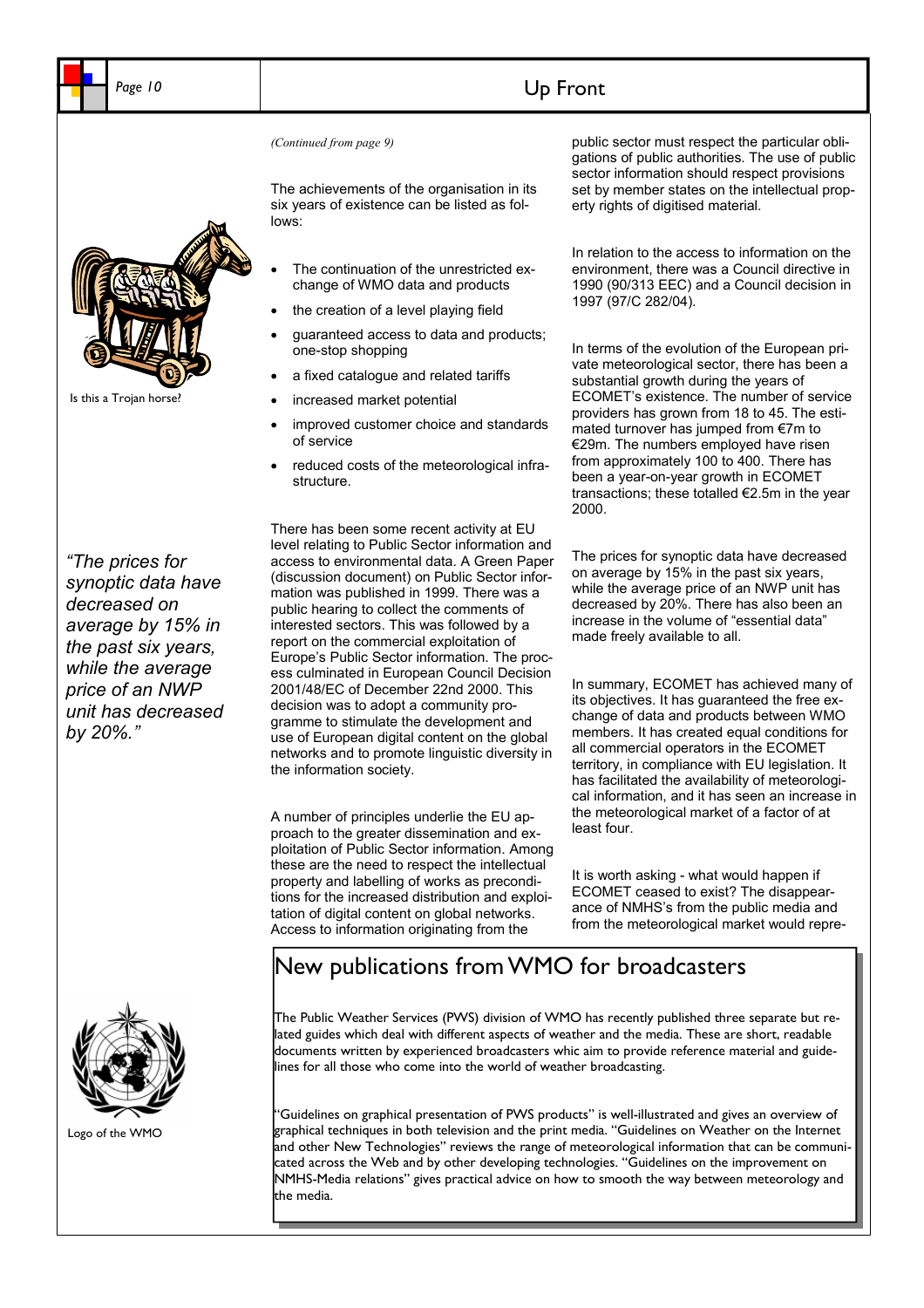*Page 11* 

## Weather and the customer

From a talk given by Hiroyoshi Ishibashi, Weather News International to the ECAM/EMS meeting in Budapest, September 2001.

There are three interest groups to be considered in the world of meteorology; the Government bodies, the private sector, and the academic sphere. In trying to make sense of how meteorology should develop, we have to look for a solution where each of these three interest groups can win; can succeed in their objectives.

New Zealand were the leaders in showing us a new way forward in how to organise meteorology. The keys to success were to get the correct operational framework; to improve co-operation with Government, and to transform the management.

In Japan, the Japanese Meteorological Agency is the mainstay of the world of weather. It is not involved directly in commercial activity, but it runs the Japan Meteorological Business Support Centre, set up in 1994. The JMBSC acts as the link between the private weather companies and the JMA. The two major private companies in operation are the Japanese Weather Agency (JWA) and Weather News Inc (WNI), but there exist about 40 other smaller companies.

WNI sees itself as a Risk Communication (RC) service rather than a weather service. It's marine work, for example, has evolved from a service aimed primarily at safety into a total ship management service. For each RC service we have a centralised database, a Risk Communicator (forecaster) and an Expert System for each customer. The services are optimised and adapted for each market, e.g. Agriculture, Oil Companies, Air Travel, Retailing etc.

This a what comes through demand-side thinking. NMHS's typically practice supply-side thinking; they need to move towards more demand-side thinking.

Customers have different intentions in regard to what they want, what they think, and what they can pay! Business must deal with the unpredictability of what the customer wants. Commercialisation is not just about money-making, but about satisfying the customers and the market. We call it customerology!!

Its all about partnership

*"Customers have different intentions in regard to what they want, what they think, and what they can pay! "* 



Its all in the wind….

Holland Weather Services - a case study in privatisation.

Jan Dekker, Chief Executive, Holland Weather Services.

The first weather services provided to the media in The Netherlands were the provision of forecasts to newspapers by Buys-Ballot in 1878. From then until 1986, the Dutch Meteorological Service, KNMI, was the sole supplier of weather information to the Netherlands market. Services were provided at limited cost, and there was no eagerness to develop new products.

At this point it was possible to take two opposing views of the situation. The first was that there was no viable market, because there was such a small turnover. The second was huge opportunity, because there was such a small turnover - yet!

Harry Otten, who had begun his career within the KNMI, took the latter view and set up his own private sector company, Meteo Consult. KNMI became more active in response, but suffered from a lack of professional marketing. There was no money invested in product development, in advertising, in marketing expertise, in the development of business plans.

There was therefore only one element of competition left; which was price. Prices were under pressure and dropped, in some cases dramatically. This damaged not only the competition, but also KNMI itself.

Meteo Consult complained to government bodies and politicians of unfair competition in the Dutch market. A government commission, the Cohen Commission, was set up, and reported in February 1996. Consequent upon this report, the Dutch government told KNMI in November 1996 to end its commercial activities. Because the simple cessation of such activities would have led to a monopoly situation for Meteo Consult, the existing commercial activities were transferred to a new company; Holland Weather Services, which was founded on April 1st, 1999.

Taking a public organisation and transforming it for the private sector is difficult and painful. Automation of the forecast process was not

*(Continued on page 12)* 

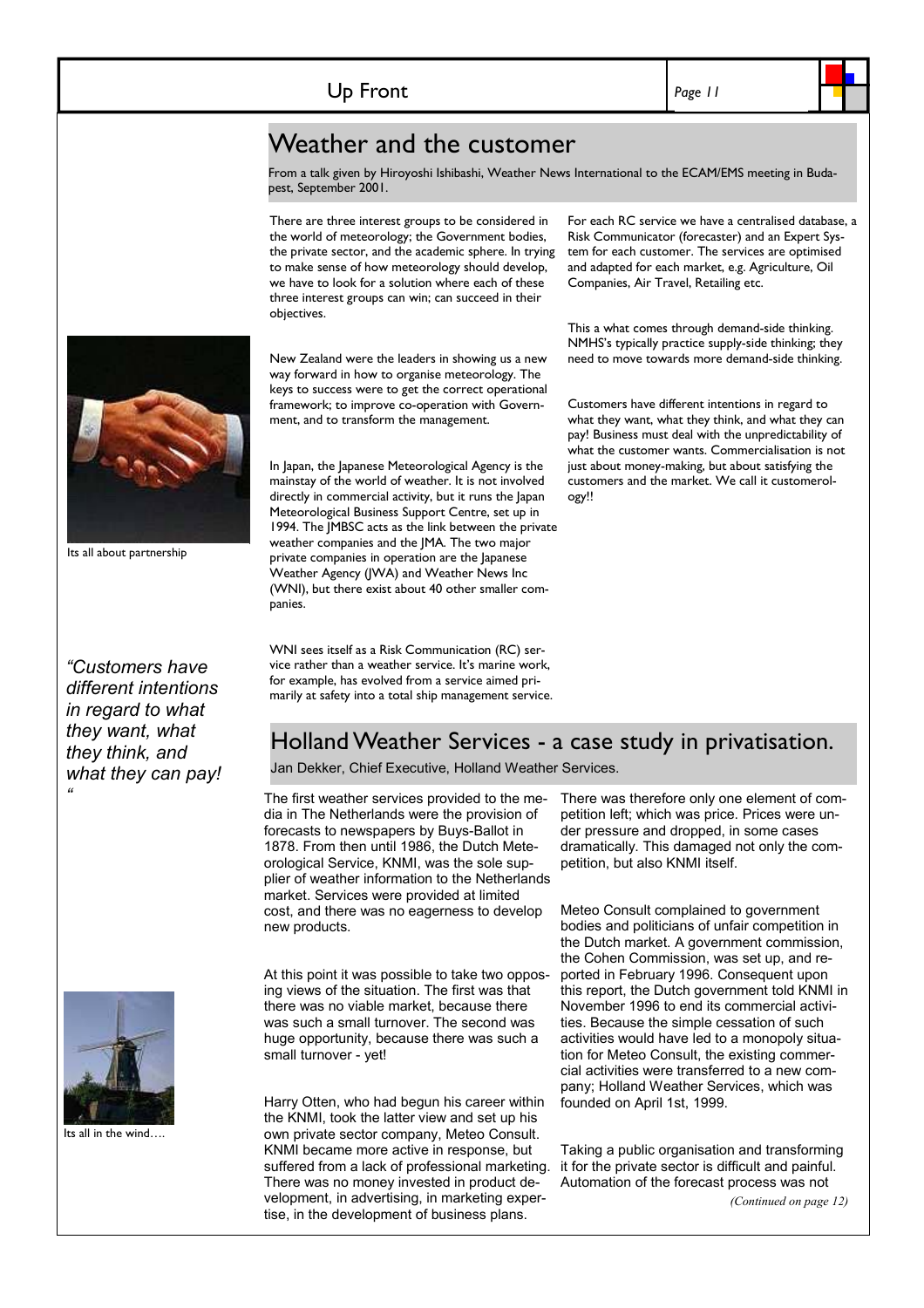

This is a tax-payer.

*"HWS would like to see the implementation of a free data policy within Europe, with only a limited charge being imposed for delivery. "* 



Where is the new media pot of gold hiding?

well advanced; the costs were in some cases 400% higher than those projected; the efficiency of employees was not high enough due to poor systems. HWS have spent two years re-building software; two years of reshaping processes; have endured two years of losses. The organisation is now at about 80% through the first stage of change and development.

At the end of 2000, the Dutch government decided to sell its shares in HWS, and after negotiation the company was sold in July 2001 to Japanese company Weather News International.

Who has benefited from these changes and developments? The taxpayer has seen more development of weather services, has received incoming tax, and has been given increased choice. The professional client has been provided with an improved service, a better understanding of their particular problems, and a more immediate response. KNMI has been able to focus more directly on its core competencies. It now has more control of its income side, and is not involved in any more battles with clients.

HWS would like to see the implementation of a free data policy within Europe, with only a limited charge being imposed for delivery. It belies that NMHS's should withdraw from all markets.

There are consequences if these developments do not happen. Commercial compa-

#### *(Continued from page 11)* **nies will move away from using European** data and NWP products. There will be less consistency and homogeneity in forecasts. This will lead to confusion among the public, who often feel that the forecast is wrong in any case. The public and private sectors will not be on speaking terms.

There are consequences for the private sector too. Stand-alone European weather providers will lead a marginal life. Companies will only survive and thrive if they become subsumed into US or Japanese conglomerates. They will have very limited capability to carry out research. There will be no real development of the market.

In the USA there are about 500 weather companies, as against 50 in Europe. The largest US companies have turnover approaching €100m. Total US turnover is about €500m, as against €200m in Europe.

Why has change come so slowly in Europe? Perhaps because of a misplaced feeling of power within NMHS's. Holland Weather Services believe that the Dutch experience suggests that NMHS's might learn that there is a better life without commercial activities. It believes that there can be no honest competition while NMHS's are active in the marketplace. It believes that it is in the taxpayers interest to end the commercial activities of NMHS's.

HWS today continues to rationalise its operations. It is using new US NCEP data as the basis for its forecasts. It must evolve towards

## Weather information on the new media

A presentation given by Rupert Collins-White, an IT journalist at the ECAM/EMS meeting in Budapest, September 2001

The problems of how best to provide weather information to the public on the evolving new media, and to do this in a manner that will provide revenue, were addressed by Rupert Collins-White.

He started by defining some "ground rules". Information provided to the consumer must be of high quality; this is basic. In looking at the prospective revenues, a long-term approach must be taken. Experience has shown that short-term revenues are just not vet available through the provision of information on the Internet and other new media.

He posed the question - should we regard information as a consumable or as a currency? In looking at information as a consumable, we must recognise that we are all consumers. In considering weather information, we consume it via radio (free), television (mostly free - as yet), the internet (mostly free) and print (payable, but for a broad package of which weather is only a small part).

It is very difficult to get people to pay for information. In order for this to occur, two factors must be satisfied:

1. People must want to pay, and

2. A method of payment collection must be in place.

*(Continued on page 13)* 

## Page 12 **Up Front**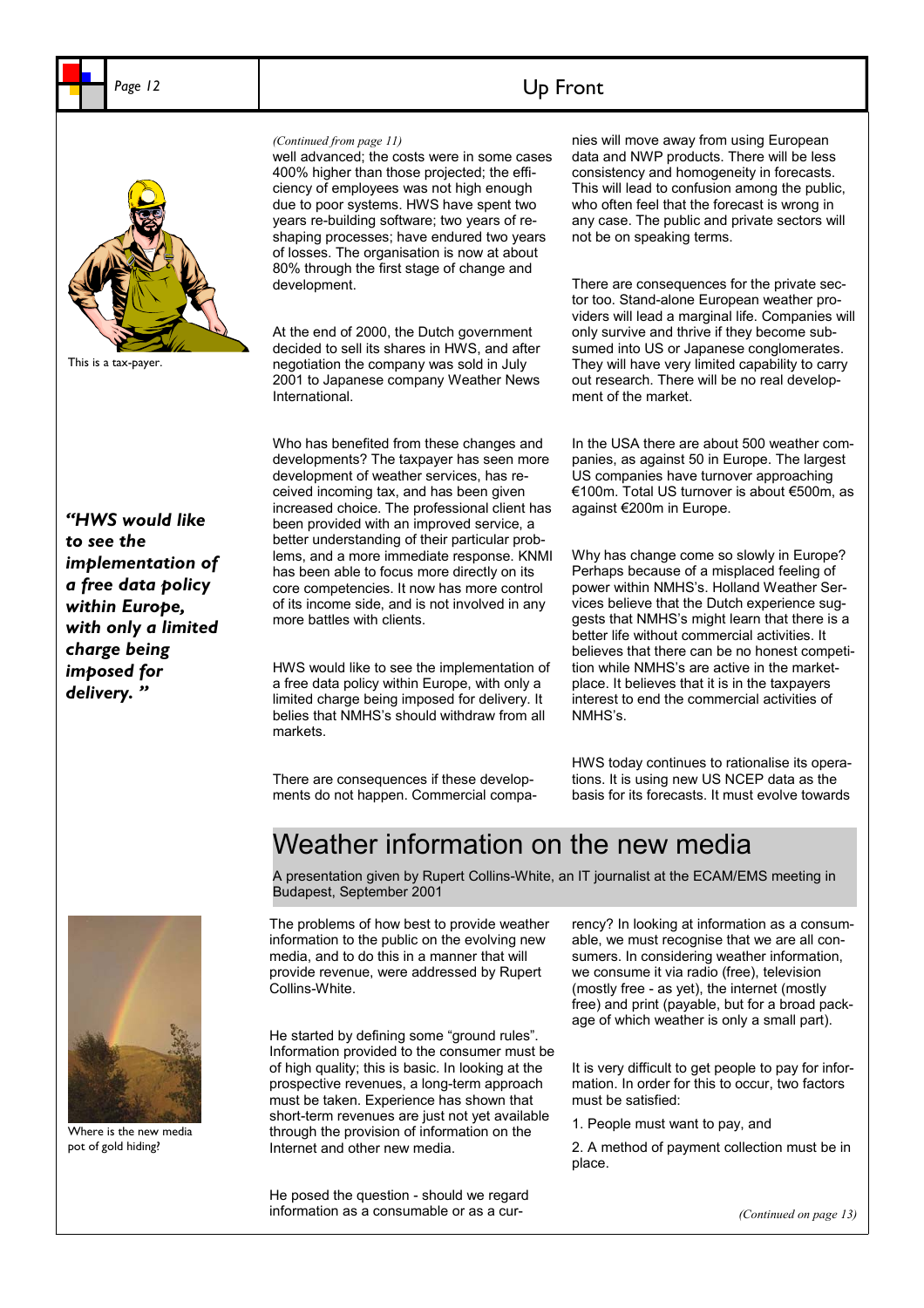## Up Front





Young people are turner more to the web for weather information.

*"Alternatively, information can be treated as a currency; as something to be traded so that the income does not accrue directly from the consumer. "*

A payment collection scheme can piggy-back on someone else's system (as in telephone services) but this hands over a substantial degree of control to the third party. Or, we can provide the information for free, but associate it with advertising for some related products or services which provide the necessary revenue stream.

Alternatively, information can be treated as a currency; as something to be traded so that the income does not accrue directly from the consumer. Advertising is a step in this direction; a more complete scheme would be whereby weather information is swapped for other information, which can then be sold on to generate revenue.

This information could well be profile information of weather consumers, whether they be individual or corporate. By allowing them to access weather information for free, we can gain information about consumers (geographical spread, access patterns etc) which may be useful to another party. A weather provider can then act as an intermediary between this third party and its own consumers, which puts it in a strong position.

In terms of getting consumers to accept the notion of payment, it is clear that people are more willing to pay for services that are aimed at them specifically. The new generation of mobile phones and related devices is providing the technology that can allow this to happen. Whereas WAP was a failure because of the problems of network infrastructure, SMS or text messaging remains a very efficient and widely used new medium.

The possibilities are growing with the convergence of mobile phones and PDA's, or personal digital assistants. The provision of computing power at the other end of the phone line not only allows for improved storage and presentation of the message; devices increasingly know where they are, and can transmit this knowledge in such a manner as to allow targeted information to be directed to them.

What kind of targeted information? Mobile services at the moment are crying out for content, but that content must be (from the users perspective) of high quality, inexpensive, and timely. Weather forecasts are an obvious product, but they may need to be tailored more carefully. Sunburn warnings are an example of location-sensitive information that would work well in this scenario. Drying conditions - for drying washing, for farming etc - would also be suitable "derived" products that might be worthy of consideration.

It will be important to think beyond the basic weather forecast. We need to think about the effects that the upcoming weather will have on the users/consumers, and issue warnings and advisories accordingly.

Looking ahead 5/10 years, three developments can be forecast with confidence:

1. All communications will go digital.

2. There will be a massive growth in digital information.

3. There will be more acceptance of the con-



Get typing now!

## **Comment from the Editor**

am continuing to develop our Newsletter and this edition is the first with the new name of Up **Front**. I am sure you all noticed the pun - but its real purpose is to provide a platform to present views that have 'attitude'. The views expressed do not necessarily represent those of the Association, but they are here to get our readers thinking and more importantly reacting.

But I need your input. In particular from those members outside Europe and the USA who tend to dominate the debate. Within reason I will print any article that relates to our business. I also want to here from members that are having successes or problems with their careers.

Simply email with your article at: secretary@iabm.org

**John Teather, Editor and Honorary Secretary**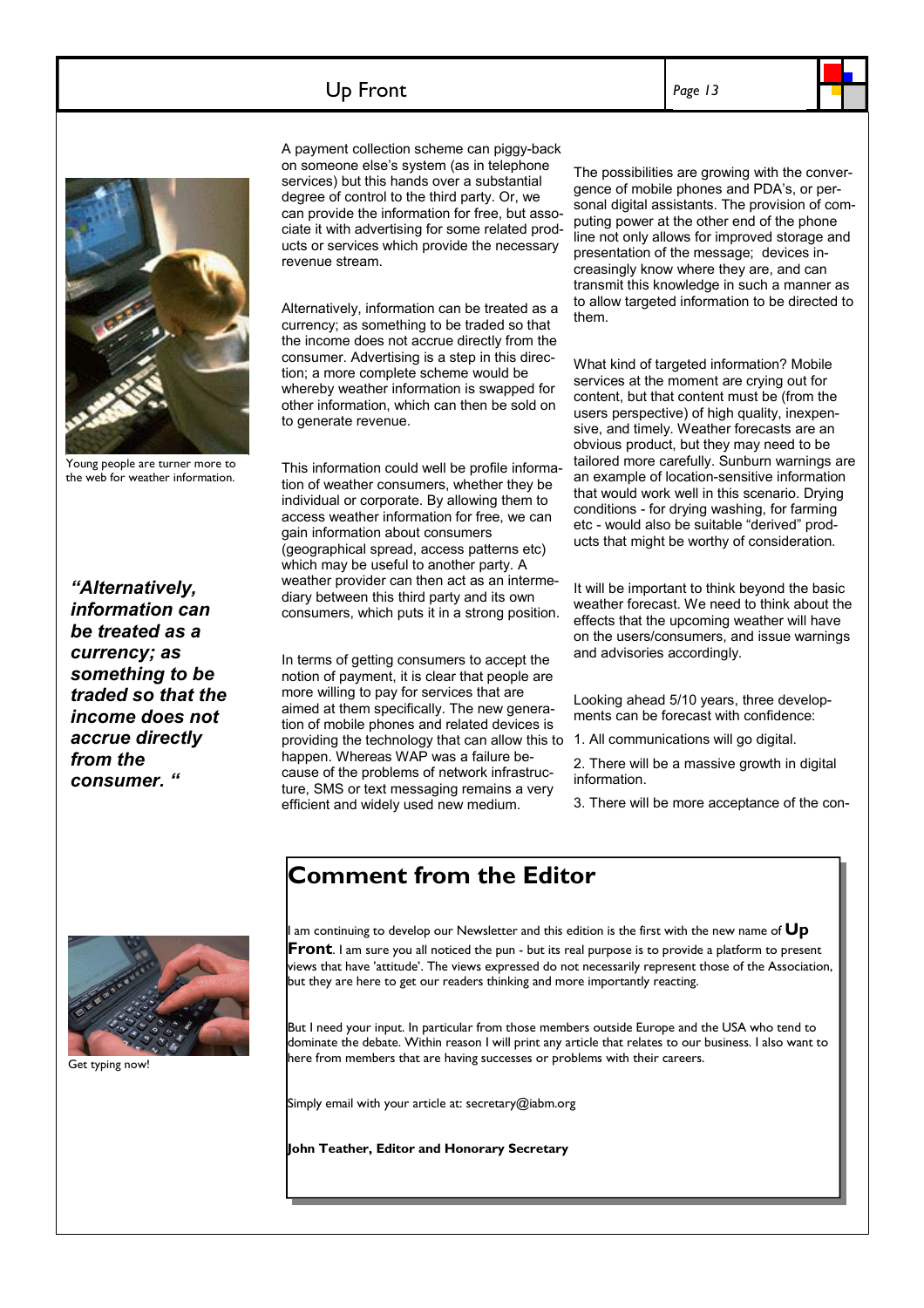## Up Front

**INCREDIBLE CHRISTMAS SNOW IN THE NORTH EASTERN** 

## **U.S.A!**  By Paul Gross, WDIV-TV, Detroit After a record warm and nearly snow less



*As you can see, the snowfall amounts are almost unbelievable …..* 

November and December, parts of the north-eastern United States underwent one of the most significant and abrupt changes in the weather that has ever been recorded in these areas. The continuous intense snowfall that began Christmas Eve and persisted until New Year's Day is called "Lake Effect" snow, and is the result of very cold air travelling over the large, relatively warm waters of the large lakes in this region called "The Great Lakes." The cold air warms a bit and evaporates moisture as it flows across the smooth waters, then crashes into the higher terrain along the leeward shoreline, which enhances lift and generates intense snow squalls. The exact location of the snow bands depends upon the exact direction of the cold wind flowing across the lake. In this case, the wind direction changed very little during the entire week, and the intense snow fell continuously over the same locations.

If you look at the map below (created by the National Weather Service in Buffalo, New York), you can very clearly see the effects of the cold west wind that blew over Lake Erie and Lake Ontario. The air temperature was around 25F / -4C, and the lake temperatures were around 38-40F / 3-4C. As you can see, the snowfall amounts are almost unbelievable (the chart on the map gives the snowfall in inches…the conversion to centimetres

is 2.25 cm per 1.00 inch). The most intense snow bands produced snow at the rate of 2 to 4 inches / 4.5 to 9 cm PER HOUR, with one location receiving 48 inches / 108 cm in TWENTY-FOUR HOURS! Notice on the map how rapidly the snowfall diminishes the further away you get from the lake, and keep in mind that these areas that received snow are NOT mountain areas.

Here are the cities in New York state that received the highest official snow totals from the entire event:

| Montague    | 127 inches / 286 cm                |
|-------------|------------------------------------|
| Highmarket  | 104 inches / 234 cm                |
| Buffalo     | 86 inches / 194 cm                 |
| West Seneca | 71 inches / 160 cm                 |
|             | South Lancaster 64 inches / 144 cm |
| Arkwright   | 56 inches / 126 cm                 |

Although most of the news coverage focused on New York, some locations in the northern part of my state, Michigan, also received enormous snow totals from the same weather event. Specifically, Emmet County received lake effect snow off of Lake Michigan, and had 92 inches / 207 cm of snow. Although lake effect snow is very common here in the Great Lakes region of the United States, a lake effect event of this duration is almost unheard of. Obviously, lake





*Paul Gross, WDIV-TV, Detroit*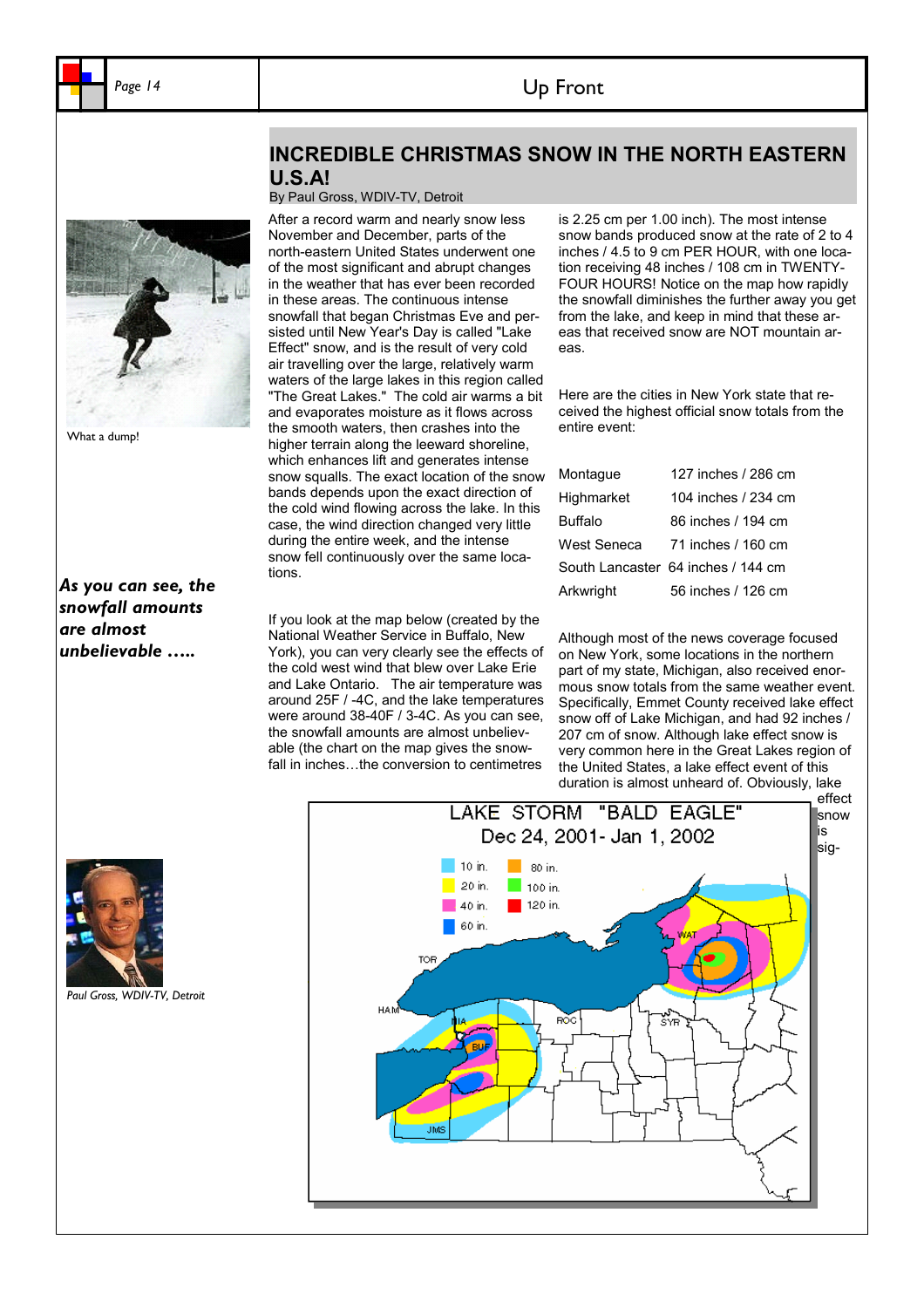# Climate Change Debate

Climate Change and its Consequences by Bill Giles O.B.E., Director of The Weather Index, London, England. www.wpindex.com

The climate of the Earth is continually changing. The big difference this time around is that the major component of the change is not the natural variation but the activities of the predominant animal on the planet, namely the human race.

The Earth's gravity enables it to maintain an atmosphere in which the oxygen enables animal life to exist but it also contains many other gases including carbon dioxide and methane. These gases have the property of allowing the sun's short wave radiation to pass through almost unhindered but are only translucent to the returning longer wave terrestrial radiation reflecting some back to the Earth.

Far from being detrimental to life on Earth the naturally occurring greenhouse gases maintain the average global temperature at around 15 C. This is an ideal temperature for the human race, amongst others, to breed and to develop. Without this naturally occurring greenhouse shield it has been estimated that the average global temperature would be some 33 C lower at Minus 18C which, almost certainly would have inhibited our development and probably made sure that it didn't even start.

However, by burning fossil fuels at an escalating rate, we are putting more and more of the greenhouses gases into our atmosphere which in turn heat up the atmosphere to such an extent that the last decade was the warmest ever recorded. As far as the average temperature for Central England is concerned (and this is the longest continuous meteorological record in the world dating back to 1659) it did not vary very much from 9.1 C but in the last ten year has jumped dramatically by 1C to 10.1C-a significant change. Assuming this to be mainly due to the increase of carbon gases and methane there is no reason why this trend should not continue and this is the basis of all the predictions from the International Panel for Climate Change.

Now it really matters little about whether the predicted increase in global temperature is 5 C by the end of the century or 8 C because there will be wide regional varia-

tions and even if we drastically cut back our carbon output we will still warm up since once in the atmosphere carbon can last up to 100 years. It has been suggested by a Royal Commission that the UK would have to cut back its carbon emissions by 60% to stop the warming getting out of control and the rest of the world would have to follow suit. Unless there is a radical change with a clean substitute for the industrial combustion engine and cleaner power stations this decrease in carbon output seems most unlikely.

So how is this going to affect the climates around the world?

Well in the temperate regions, where most people live, we are likely to see a change to a more Mediterranean climate with milder wetter stormier winters and longer drier warmer (but not necessarily sunnier) summers. Over the past couple of years I have been looking at combining the weather elements of temperature, rain, sunshine and wind to give a single index. The beauty of this is that the index enables comparisons from place to place and also a single place with time. I have found that the index in London for mid summer in 2030 is the same as Nice, France, of today and that by the turn of the century the summer climate in London will be similar to that of Athens at the beginning of this century.

If your dependants are in London in 100 years time the climate looks great, hot dry and sunny but what about the people living further south because as northern Europe warms up so it will further south (perhaps by not quite the same amount admittedly) and I put forward the hypothesis (which I postulated in The Weather Show over five years ago) that more heat arriving in the equatorial regions will make the upper level winds flowing north and south stronger. This in turn will allow them to move further away from the equator before they slow down and descend. At the present the descending upper winds which form the semi-permanent anticyclones is at about 30 N and looking on a world atlas that is where the hot

deserts are situated. If the wind is a little stronger then the anticyclones could form at 35 N, which is the Mediterranean where a great number of people live. They would have to move and I see the huge migrations of climatic refugees, as being the major problem the World will face in the second half of the 21 century.

One last thought. As the weather warms up and dries out in the USA the country will find it difficult to grow enough crops to feed its own population. We have already seen great problems in the grain producing areas over the last few years and this is likely to get much worse. One of the main reasons that the USA became a super power is because for the last seventy years or so they have always had enormous grain stocks, which they could sell or not sell as their political masters decided and with this gained great political power. If, however, in a few years time cannot even feed themselves they could well lose a great deal of their world dominance.

As the USA's agricultural potential decreases so it could increase in Canada, Russia and many parts of China shifting the political power base away from USA in favour of the new agricultural giants.

So purely by driving your car on short journeys instead of walking, not recycling efficiently, chopping down enormous areas of tropical rain forests and not developing energy efficient buildings we could leave an absolute nightmare for our grand children to live in. And to do this will need the co-operation of every single nation upon Earth, it cannot be done alone and I would hasten to add that it cannot be done without the USA.

## Climate Change **Debate**

- *This special feature will regularly appear in Up Front.*
- *Its your page to debate the effects of climate change.*
- *It is designed to help provide useful background for the times when the News Anchor throws that question "was this bad weather the result of global warming?"*
- *Please email your contributions to Bill Giles at bill@billgiles.co.uk*



*"Unless there is a radical change with a clean substitute for the industrial combustion engine and cleaner power stations a decrease in carbon output seems most unlikely"*



A stormy future for the world and mankind…...